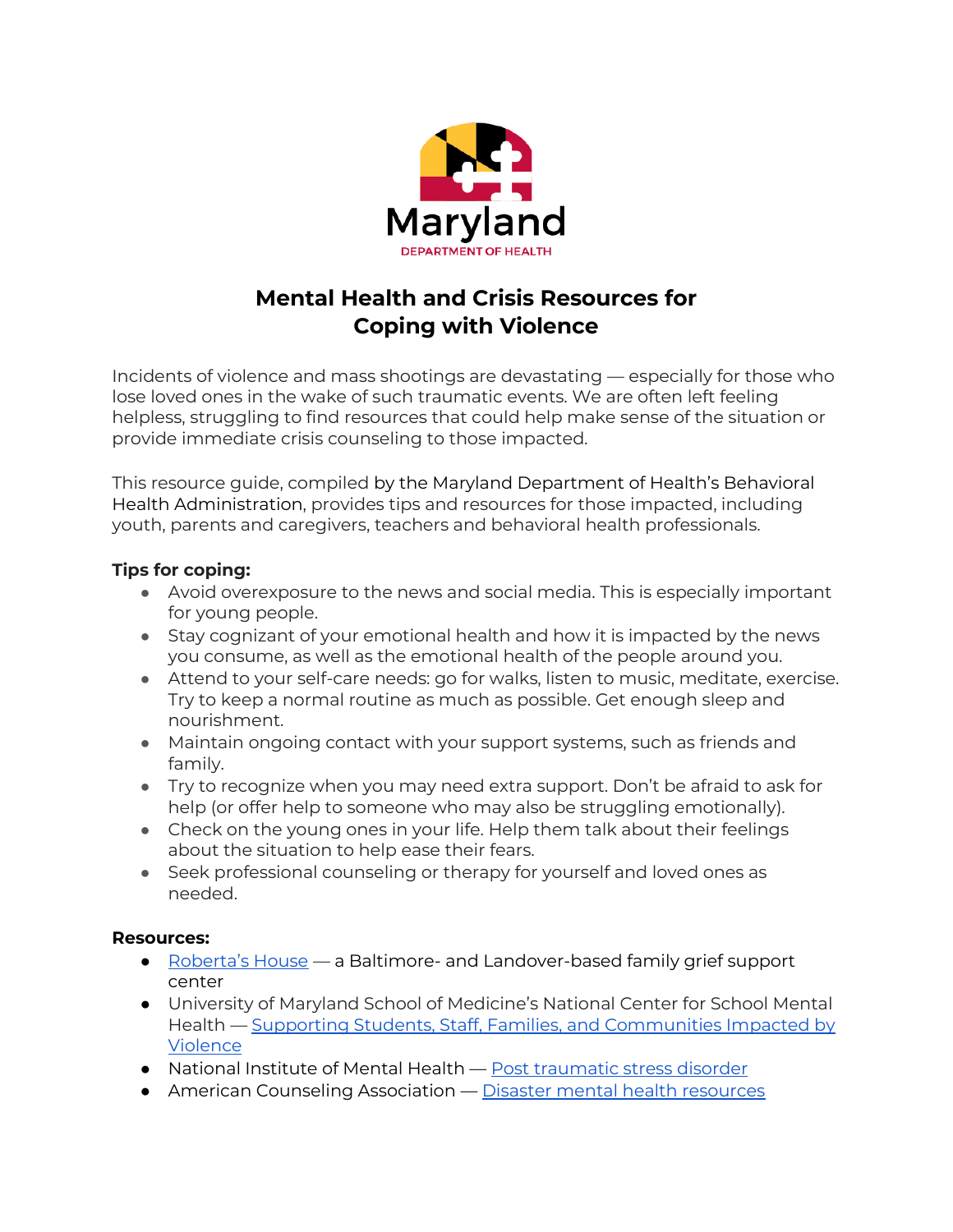- [GriefShare](https://www.griefshare.org/) seminars and support groups
- [Life Crisis Center](https://www.lifecrisiscenter.org/services.htm) 24/7 domestic violence hotline
- [Maryland Association of Behavioral Health Authorities](https://mabha.org/resource-list/) information on advocacy groups and other resources
- [Critical Incident Stress Management](https://www.miemss.org/home/ems-providers/cism) offers victims, survivors, witnesses, first responders and caregivers disaster response by offering prevention, intervention, and recovery services

SAMHSA's Disaster/Distress Hotline: call or text 1-800-985-5990 (for Spanish, press 2)

- [Incidents of Mass Violence](https://www.samhsa.gov/find-help/disaster-distress-helpline/disaster-types/incidents-mass-violence)
- [Tips for Talking with Children & Youth Cope After a Disaster or Traumatic](https://store.samhsa.gov/product/tips-talking-helping-children-youth-cope-after-disaster-or-traumatic-event-guide-parents/sma12-4732)  [Event](https://store.samhsa.gov/product/tips-talking-helping-children-youth-cope-after-disaster-or-traumatic-event-guide-parents/sma12-4732) — fact sheet

The Institute for Educational Leadership recommends the American Federation of Teachers Share My Lessons, which include curated collections on [Coping with](https://sharemylesson.com/collections/helping-children-cope-traumatic-events)  [Trauma](https://sharemylesson.com/collections/helping-children-cope-traumatic-events) and on [Mental Health Awareness.](https://sharemylesson.com/collections/mental-health-awareness)

- [Gun Violence and Mass Shootings](https://sharemylesson.com/todays-news-tomorrows-lesson/gun-violence-and-mass-shootings)
- [Supporting Safe Schools: Resources for Gun Violence Prevention](https://sharemylesson.com/collections/supporting-safe-schools-resources-gun-violence-prevention)
- [Helping students cope with gun tragedies and learning about advocacy](https://sharemylesson.com/search?k=coping+with+shootings&f%5B0%5D=&f%5B1%5D=&f%5B2%5D=&sort_by=search_api_relevance&op=Search)

The National Child Traumatic Stress Network developed [resources to help children,](https://nam11.safelinks.protection.outlook.com/?url=http%3A%2F%2Fbuff.ly%2F3ll6fOQ&data=05%7C01%7CShuntley%40som.umaryland.edu%7C5be21dd6869a477daa6108da386efe4d%7C717009a620de461a88940312a395cac9%7C0%7C0%7C637884346626600031%7CUnknown%7CTWFpbGZsb3d8eyJWIjoiMC4wLjAwMDAiLCJQIjoiV2luMzIiLCJBTiI6Ik1haWwiLCJXVCI6Mn0%3D%7C3000%7C%7C%7C&sdata=xaowvADP%2FYq1ulR1zBTwB%2BnN0hj7YOxdIIA4pG74hS0%3D&reserved=0)  [families, educators, and communities](https://nam11.safelinks.protection.outlook.com/?url=http%3A%2F%2Fbuff.ly%2F3ll6fOQ&data=05%7C01%7CShuntley%40som.umaryland.edu%7C5be21dd6869a477daa6108da386efe4d%7C717009a620de461a88940312a395cac9%7C0%7C0%7C637884346626600031%7CUnknown%7CTWFpbGZsb3d8eyJWIjoiMC4wLjAwMDAiLCJQIjoiV2luMzIiLCJBTiI6Ik1haWwiLCJXVCI6Mn0%3D%7C3000%7C%7C%7C&sdata=xaowvADP%2FYq1ulR1zBTwB%2BnN0hj7YOxdIIA4pG74hS0%3D&reserved=0) navigate what they are seeing and hearing, acknowledge their feelings, and find ways to cope together:

- [Talking to Children about the Shooting](https://www.nctsn.org/resources/talking-children-about-shooting)
- [Talking to Children: When Scary Things Happen](https://nam11.safelinks.protection.outlook.com/?url=https%3A%2F%2Fdrive.google.com%2Ffile%2Fd%2F1Mc8dsD-AYBupNgXeI97BrVmKvoGWQrgw%2Fview&data=05%7C01%7CKconnors%40som.umaryland.edu%7C5b13e3fa76114100ae8308da3dd021bd%7C717009a620de461a88940312a395cac9%7C0%7C0%7C637890261404126900%7CUnknown%7CTWFpbGZsb3d8eyJWIjoiMC4wLjAwMDAiLCJQIjoiV2luMzIiLCJBTiI6Ik1haWwiLCJXVCI6Mn0%3D%7C3000%7C%7C%7C&sdata=dWKGUH2TaRP5iFhmz01LS0rLr4Nu8O%2FNaq96JlX9Jfc%3D&reserved=0) [\(En Español\)](https://nam11.safelinks.protection.outlook.com/?url=https%3A%2F%2Fdrive.google.com%2Ffile%2Fd%2F181pGktEIcnqxyRmQJuaBJ6d0Vjg5K-z6%2Fview&data=05%7C01%7CKconnors%40som.umaryland.edu%7C5b13e3fa76114100ae8308da3dd021bd%7C717009a620de461a88940312a395cac9%7C0%7C0%7C637890261404126900%7CUnknown%7CTWFpbGZsb3d8eyJWIjoiMC4wLjAwMDAiLCJQIjoiV2luMzIiLCJBTiI6Ik1haWwiLCJXVCI6Mn0%3D%7C3000%7C%7C%7C&sdata=eT4FX8R%2FJ3zqBF59ZyWxrUWLpy44P35l9%2Fk3SfNADY0%3D&reserved=0)
- [Talking to Teens about Violence](https://nam11.safelinks.protection.outlook.com/?url=https%3A%2F%2Fdrive.google.com%2Ffile%2Fd%2F1fnP6HTUyJO-sdRJ0bgYJ6V8UrSIWTjJv%2Fview&data=05%7C01%7CKconnors%40som.umaryland.edu%7C5b13e3fa76114100ae8308da3dd021bd%7C717009a620de461a88940312a395cac9%7C0%7C0%7C637890261404126900%7CUnknown%7CTWFpbGZsb3d8eyJWIjoiMC4wLjAwMDAiLCJQIjoiV2luMzIiLCJBTiI6Ik1haWwiLCJXVCI6Mn0%3D%7C3000%7C%7C%7C&sdata=vtWZxtRn0Ss1QiP5y403vNeI34L8LL87Ln%2FE%2FOk4ijk%3D&reserved=0) [\(En Español\)](https://nam11.safelinks.protection.outlook.com/?url=https%3A%2F%2Fibsweb.colorado.edu%2Fcrw%2Fwp-content%2Fuploads%2Fsites%2F7%2F2021%2F04%2FCRWS_Spanish_Talking-to-Teens_Violent-Events.pdf&data=05%7C01%7CKconnors%40som.umaryland.edu%7C5b13e3fa76114100ae8308da3dd021bd%7C717009a620de461a88940312a395cac9%7C0%7C0%7C637890261404126900%7CUnknown%7CTWFpbGZsb3d8eyJWIjoiMC4wLjAwMDAiLCJQIjoiV2luMzIiLCJBTiI6Ik1haWwiLCJXVCI6Mn0%3D%7C3000%7C%7C%7C&sdata=XlO5RGfqUHcH7ITTxpe1DZjp5V%2FVAXhr3YalMNoQn9w%3D&reserved=0)
- [Coping After Mass Violence](https://nam11.safelinks.protection.outlook.com/?url=https%3A%2F%2Furldefense.com%2Fv3%2F__https%3A%2Fnam12.safelinks.protection.outlook.com%2F%3Furl%3Dhttps*3A*2F*2Fwww.nctsn.org*2Fsites*2Fdefault*2Ffiles*2Fresources*2Ffact-sheet*2Ffor_teens_coping_after_mass_violence.pdf%26data%3D05*7C01*7Cmsommerville*40bestselfwny.org*7C9cc7b3a66ee1407b93cd08da384060f6*7C5fde4e13381544908af9179c523986a4*7C0*7C0*7C637884147173072305*7CUnknown*7CTWFpbGZsb3d8eyJWIjoiMC4wLjAwMDAiLCJQIjoiV2luMzIiLCJBTiI6Ik1haWwiLCJXVCI6Mn0*3D*7C3000*7C*7C*7C%26sdata%3DgToiz4ZLD*2BiD*2FsLKbmX5N0jp5MRToKjSiqTU6o05utI*3D%26reserved%3D0__%3BJSUlJSUlJSUlJSUlJSUlJSUlJSUlJSUlJSUl!!F9wkZZsI-LA!DvCYO2OfdJmlrFhVf6w3GdstfuUP-Cklkd8EVz5hJEkymxQ9x6lDGR76_lpaCGtN6slPBMX2a35VF5Toy6yGMQiqZUvy23uhjQ%24&data=05%7C01%7CKconnors%40som.umaryland.edu%7C5b13e3fa76114100ae8308da3dd021bd%7C717009a620de461a88940312a395cac9%7C0%7C0%7C637890261404126900%7CUnknown%7CTWFpbGZsb3d8eyJWIjoiMC4wLjAwMDAiLCJQIjoiV2luMzIiLCJBTiI6Ik1haWwiLCJXVCI6Mn0%3D%7C3000%7C%7C%7C&sdata=LV8z2sme%2FvF8C9EhYbBXThzQgH7wQC9MlGnbDMmss5M%3D&reserved=0) [\(En Español\)](https://nam11.safelinks.protection.outlook.com/?url=https%3A%2F%2Furldefense.com%2Fv3%2F__https%3A%2Fnam12.safelinks.protection.outlook.com%2F%3Furl%3Dhttps*3A*2F*2Fwww.nctsn.org*2Fresources*2Ffor-teens-coping-after-mass-violence-sp%26data%3D05*7C01*7Cmsommerville*40bestselfwny.org*7C9cc7b3a66ee1407b93cd08da384060f6*7C5fde4e13381544908af9179c523986a4*7C0*7C0*7C637884147173072305*7CUnknown*7CTWFpbGZsb3d8eyJWIjoiMC4wLjAwMDAiLCJQIjoiV2luMzIiLCJBTiI6Ik1haWwiLCJXVCI6Mn0*3D*7C3000*7C*7C*7C%26sdata%3DsMS9wPkteyHjOSvAzs0p2pjBTX0UKNb04mP4vUPfP2g*3D%26reserved%3D0__%3BJSUlJSUlJSUlJSUlJSUlJSUlJSUl!!F9wkZZsI-LA!DvCYO2OfdJmlrFhVf6w3GdstfuUP-Cklkd8EVz5hJEkymxQ9x6lDGR76_lpaCGtN6slPBMX2a35VF5Toy6yGMQiqZUugOTKsJw%24&data=05%7C01%7CKconnors%40som.umaryland.edu%7C5b13e3fa76114100ae8308da3dd021bd%7C717009a620de461a88940312a395cac9%7C0%7C0%7C637890261404126900%7CUnknown%7CTWFpbGZsb3d8eyJWIjoiMC4wLjAwMDAiLCJQIjoiV2luMzIiLCJBTiI6Ik1haWwiLCJXVCI6Mn0%3D%7C3000%7C%7C%7C&sdata=Iz%2B1K2Xf8UU%2Fq%2Fp12E7tB7IgHfzgQ8wMu%2FaqUPZqpjQ%3D&reserved=0) for teens
- [Coping After Mass Violence](https://nam11.safelinks.protection.outlook.com/?url=https%3A%2F%2Furldefense.com%2Fv3%2F__https%3A%2Fnam12.safelinks.protection.outlook.com%2F%3Furl%3Dhttps*3A*2F*2Fwww.nctsn.org*2Fresources*2Fcoping-after-mass-violence%26data%3D05*7C01*7Cmsommerville*40bestselfwny.org*7C9cc7b3a66ee1407b93cd08da384060f6*7C5fde4e13381544908af9179c523986a4*7C0*7C0*7C637884147173072305*7CUnknown*7CTWFpbGZsb3d8eyJWIjoiMC4wLjAwMDAiLCJQIjoiV2luMzIiLCJBTiI6Ik1haWwiLCJXVCI6Mn0*3D*7C3000*7C*7C*7C%26sdata%3DTuXvdiCTQsw7noOO1y0m13M4xmu9K2pYNAnmRejFQaY*3D%26reserved%3D0__%3BJSUlJSUlJSUlJSUlJSUlJSUlJSUl!!F9wkZZsI-LA!DvCYO2OfdJmlrFhVf6w3GdstfuUP-Cklkd8EVz5hJEkymxQ9x6lDGR76_lpaCGtN6slPBMX2a35VF5Toy6yGMQiqZUs4xbGPJQ%24&data=05%7C01%7CKconnors%40som.umaryland.edu%7C5b13e3fa76114100ae8308da3dd021bd%7C717009a620de461a88940312a395cac9%7C0%7C0%7C637890261404126900%7CUnknown%7CTWFpbGZsb3d8eyJWIjoiMC4wLjAwMDAiLCJQIjoiV2luMzIiLCJBTiI6Ik1haWwiLCJXVCI6Mn0%3D%7C3000%7C%7C%7C&sdata=Sw8iGIHcEQm5KZ5RBYMeqaiDrWvEQEf0Qf89Q5aLNpw%3D&reserved=0) for adults
- [Helping School-Age Children w/ Traumatic Grief](https://nam11.safelinks.protection.outlook.com/?url=https%3A%2F%2Furldefense.com%2Fv3%2F__https%3A%2Fnam11.safelinks.protection.outlook.com%2F%3Furl%3Dhttps*3A*2F*2Furldefense.com*2Fv3*2F__https*3A*2Fnam11.safelinks.protection.outlook.com*2F*3Furl*3Dhttps*3A*2F*2Fwww.nctsn.org*2Fresources*2Fhelping-school-age-children-traumatic-grief-tips-caregivers*26data*3D04*7C01*7Cjames.henry*40wmich.edu*7C778118e4202c4e67efa608d9b44a0ee1*7C257622517aa94c72905f39bf026a8a84*7C0*7C0*7C637739052603868934*7CUnknown*7CTWFpbGZsb3d8eyJWIjoiMC4wLjAwMDAiLCJQIjoiV2luMzIiLCJBTiI6Ik1haWwiLCJXVCI6Mn0*3D*7C3000*26sdata*3Dfg3WJyHF5fNqJc9QGrBUXFxPqcvieTxPTynNbIe8NX8*3D*26reserved*3D0__*3BJSUlJSUlJSUlJSUlJSUlJSUl!!F9wkZZsI-LA!S0ez0EkgYcoJQqCliLyWQGcPOIQilAz-QMZ3GihleehIPx3OI_orGZ1W6zQDQdED9yiS*24%26data%3D04*7C01*7Cjames.henry*40wmich.edu*7Cd211fee17b5e42b56c9708d9bc049985*7C257622517aa94c72905f39bf026a8a84*7C0*7C0*7C637747550359944141*7CUnknown*7CTWFpbGZsb3d8eyJWIjoiMC4wLjAwMDAiLCJQIjoiV2luMzIiLCJBTiI6Ik1haWwiLCJXVCI6Mn0*3D*7C3000%26sdata%3DHW2f3xvaPdZTnj*2BFrGwd9ppIIRwSxFWa2R5UGiduMdA*3D%26reserved%3D0__%3BJSUlJSUlJSUlJSoqKioqJSUqKioqKioqKioqKiolJSolJSUlJSUlJSUlJSUlJSUlJSU!!F9wkZZsI-LA!WLN-m7mcj34zxZ_vuGozR808BlN5tLgRjC4KShGKA5LpEZshoFC5ViPePI9l1xz66sbk%24&data=05%7C01%7CKconnors%40som.umaryland.edu%7C5b13e3fa76114100ae8308da3dd021bd%7C717009a620de461a88940312a395cac9%7C0%7C0%7C637890261404126900%7CUnknown%7CTWFpbGZsb3d8eyJWIjoiMC4wLjAwMDAiLCJQIjoiV2luMzIiLCJBTiI6Ik1haWwiLCJXVCI6Mn0%3D%7C3000%7C%7C%7C&sdata=mrglx6guaO%2FYgj7I8e8n0V1MDDxcbJeGRxvX%2F7zo4%2Bk%3D&reserved=0) [\(En Español\)](https://nam11.safelinks.protection.outlook.com/?url=https%3A%2F%2Fwww.nctsn.org%2Fresources%2Fhelping-school-age-children-traumatic-grief-tips-caregivers-sp&data=05%7C01%7CKconnors%40som.umaryland.edu%7C5b13e3fa76114100ae8308da3dd021bd%7C717009a620de461a88940312a395cac9%7C0%7C0%7C637890261404126900%7CUnknown%7CTWFpbGZsb3d8eyJWIjoiMC4wLjAwMDAiLCJQIjoiV2luMzIiLCJBTiI6Ik1haWwiLCJXVCI6Mn0%3D%7C3000%7C%7C%7C&sdata=bOIsDkED93aEj0T2uZmqkTA3oltu9J6reCKQ%2FFMvDww%3D&reserved=0) for caregivers
- [Helping Teens w/ Traumatic Grief](https://nam11.safelinks.protection.outlook.com/?url=https%3A%2F%2Furldefense.com%2Fv3%2F__https%3A%2Fnam11.safelinks.protection.outlook.com%2F%3Furl%3Dhttps*3A*2F*2Furldefense.com*2Fv3*2F__https*3A*2Fnam11.safelinks.protection.outlook.com*2F*3Furl*3Dhttps*3A*2F*2Fwww.nctsn.org*2Fresources*2Fhelping-teens-traumatic-grief-tips-caregivers*26data*3D04*7C01*7Cjames.henry*40wmich.edu*7C778118e4202c4e67efa608d9b44a0ee1*7C257622517aa94c72905f39bf026a8a84*7C0*7C0*7C637739052603858978*7CUnknown*7CTWFpbGZsb3d8eyJWIjoiMC4wLjAwMDAiLCJQIjoiV2luMzIiLCJBTiI6Ik1haWwiLCJXVCI6Mn0*3D*7C3000*26sdata*3DFolYCzlhYQScOaNc3TL4ETkm9KZ7YiukUDm9*2F*2FwFxms*3D*26reserved*3D0__*3BJSUlJSUlJSUlJSUlJSUlJSUlJSU!!F9wkZZsI-LA!S0ez0EkgYcoJQqCliLyWQGcPOIQilAz-QMZ3GihleehIPx3OI_orGZ1W6zQDQTb9_diS*24%26data%3D04*7C01*7Cjames.henry*40wmich.edu*7Cd211fee17b5e42b56c9708d9bc049985*7C257622517aa94c72905f39bf026a8a84*7C0*7C0*7C637747550359944141*7CUnknown*7CTWFpbGZsb3d8eyJWIjoiMC4wLjAwMDAiLCJQIjoiV2luMzIiLCJBTiI6Ik1haWwiLCJXVCI6Mn0*3D*7C3000%26sdata%3DSSEhfmZ6QqA3sKJsndMK*2Bd2dvt1vZu3llSK*2BMAxplL4*3D%26reserved%3D0__%3BJSUlJSUlJSUlJSoqKioqJSUqKioqKioqKioqKiolJSoqKiUlJSUlJSUlJSUlJSUlJSUlJSU!!F9wkZZsI-LA!WLN-m7mcj34zxZ_vuGozR808BlN5tLgRjC4KShGKA5LpEZshoFC5ViPePI9l12YbIfJJ%24&data=05%7C01%7CKconnors%40som.umaryland.edu%7C5b13e3fa76114100ae8308da3dd021bd%7C717009a620de461a88940312a395cac9%7C0%7C0%7C637890261404126900%7CUnknown%7CTWFpbGZsb3d8eyJWIjoiMC4wLjAwMDAiLCJQIjoiV2luMzIiLCJBTiI6Ik1haWwiLCJXVCI6Mn0%3D%7C3000%7C%7C%7C&sdata=YSVbH2xLakEMw1HG7SySSyKxIZ2DllfvpMwCOz7lloM%3D&reserved=0) [\(En Español\)](https://nam11.safelinks.protection.outlook.com/?url=https%3A%2F%2Fwww.nctsn.org%2Fsites%2Fdefault%2Ffiles%2Fresources%2Ftip-sheet%2Fhelping-teens-with-traumatic-grief-for-caregivers-sp.pdf&data=05%7C01%7CKconnors%40som.umaryland.edu%7C5b13e3fa76114100ae8308da3dd021bd%7C717009a620de461a88940312a395cac9%7C0%7C0%7C637890261404126900%7CUnknown%7CTWFpbGZsb3d8eyJWIjoiMC4wLjAwMDAiLCJQIjoiV2luMzIiLCJBTiI6Ik1haWwiLCJXVCI6Mn0%3D%7C3000%7C%7C%7C&sdata=zC4G%2BihPRBUGId%2BiD2w%2BMv3ktDRuLtVFCvkIF8eSG%2Bo%3D&reserved=0) for caregivers
- [Helping Young Children w/ Traumatic Grief](https://nam11.safelinks.protection.outlook.com/?url=https%3A%2F%2Furldefense.com%2Fv3%2F__https%3A%2Fnam11.safelinks.protection.outlook.com%2F%3Furl%3Dhttps*3A*2F*2Furldefense.com*2Fv3*2F__https*3A*2Fnam11.safelinks.protection.outlook.com*2F*3Furl*3Dhttps*3A*2F*2Fwww.nctsn.org*2Fresources*2Fhelping-young-children-traumatic-grief-tips-caregivers*26data*3D04*7C01*7Cjames.henry*40wmich.edu*7C778118e4202c4e67efa608d9b44a0ee1*7C257622517aa94c72905f39bf026a8a84*7C0*7C0*7C637739052603868934*7CUnknown*7CTWFpbGZsb3d8eyJWIjoiMC4wLjAwMDAiLCJQIjoiV2luMzIiLCJBTiI6Ik1haWwiLCJXVCI6Mn0*3D*7C3000*26sdata*3Dw0elNUIRxgQ6jnZcmTB9hMxipKDxQ9UV4DPaa0fwWxw*3D*26reserved*3D0__*3BJSUlJSUlJSUlJSUlJSUlJSUl!!F9wkZZsI-LA!S0ez0EkgYcoJQqCliLyWQGcPOIQilAz-QMZ3GihleehIPx3OI_orGZ1W6zQDQaSVV8lj*24%26data%3D04*7C01*7Cjames.henry*40wmich.edu*7Cd211fee17b5e42b56c9708d9bc049985*7C257622517aa94c72905f39bf026a8a84*7C0*7C0*7C637747550359944141*7CUnknown*7CTWFpbGZsb3d8eyJWIjoiMC4wLjAwMDAiLCJQIjoiV2luMzIiLCJBTiI6Ik1haWwiLCJXVCI6Mn0*3D*7C3000%26sdata%3DM97KpznXEkhD6wJYOEqelNXJp2*2BIqX6u4C*2FlaePgmPk*3D%26reserved%3D0__%3BJSUlJSUlJSUlJSoqKioqJSUqKioqKioqKioqKiolJSolJSUlJSUlJSUlJSUlJSUlJSUl!!F9wkZZsI-LA!WLN-m7mcj34zxZ_vuGozR808BlN5tLgRjC4KShGKA5LpEZshoFC5ViPePI9l18b6ChQl%24&data=05%7C01%7CKconnors%40som.umaryland.edu%7C5b13e3fa76114100ae8308da3dd021bd%7C717009a620de461a88940312a395cac9%7C0%7C0%7C637890261404283040%7CUnknown%7CTWFpbGZsb3d8eyJWIjoiMC4wLjAwMDAiLCJQIjoiV2luMzIiLCJBTiI6Ik1haWwiLCJXVCI6Mn0%3D%7C3000%7C%7C%7C&sdata=i818ihQsdmnAL2bR9yH1dDUhtMzlT1nGfV5moBJKgU8%3D&reserved=0) [\(En Español\)](https://nam11.safelinks.protection.outlook.com/?url=https%3A%2F%2Fwww.nctsn.org%2Fresources%2Fhelping-young-children-traumatic-grief-tips-caregivers-sp&data=05%7C01%7CKconnors%40som.umaryland.edu%7C5b13e3fa76114100ae8308da3dd021bd%7C717009a620de461a88940312a395cac9%7C0%7C0%7C637890261404283040%7CUnknown%7CTWFpbGZsb3d8eyJWIjoiMC4wLjAwMDAiLCJQIjoiV2luMzIiLCJBTiI6Ik1haWwiLCJXVCI6Mn0%3D%7C3000%7C%7C%7C&sdata=Ks5TOJto8ouJV1C%2BZ7oLdGEQ5BRzCbMAxDJ2hAYoML4%3D&reserved=0) for caregivers
- [Guiding Adults in Talking to Children about Death and Attending Services](https://nam11.safelinks.protection.outlook.com/?url=https%3A%2F%2Fwww.nctsn.org%2Fresources%2Fguiding-adults-talking-children-about-death-and-attending-services&data=05%7C01%7CKconnors%40som.umaryland.edu%7C5b13e3fa76114100ae8308da3dd021bd%7C717009a620de461a88940312a395cac9%7C0%7C0%7C637890261404283040%7CUnknown%7CTWFpbGZsb3d8eyJWIjoiMC4wLjAwMDAiLCJQIjoiV2luMzIiLCJBTiI6Ik1haWwiLCJXVCI6Mn0%3D%7C3000%7C%7C%7C&sdata=R73ps4oBesa7GIMenefiIgTWr2%2B4vpdDpUiuCcnakx4%3D&reserved=0)
- [After a Crisis: Helping Young Children Heal](https://nam11.safelinks.protection.outlook.com/?url=https%3A%2F%2Fwww.nctsn.org%2Fresources%2Fafter-crisis-helping-young-children-heal&data=05%7C01%7CKconnors%40som.umaryland.edu%7C5b13e3fa76114100ae8308da3dd021bd%7C717009a620de461a88940312a395cac9%7C0%7C0%7C637890261404283040%7CUnknown%7CTWFpbGZsb3d8eyJWIjoiMC4wLjAwMDAiLCJQIjoiV2luMzIiLCJBTiI6Ik1haWwiLCJXVCI6Mn0%3D%7C3000%7C%7C%7C&sdata=YYKoze4TTWLQX95i4F886rcG17vAkQYX0qcStmszLFI%3D&reserved=0)
- [Age-Related Reactions to a Traumatic Event](https://nam11.safelinks.protection.outlook.com/?url=https%3A%2F%2Fwww.nctsn.org%2Fresources%2Fage-related-reactions-traumatic-event&data=05%7C01%7CKconnors%40som.umaryland.edu%7C5b13e3fa76114100ae8308da3dd021bd%7C717009a620de461a88940312a395cac9%7C0%7C0%7C637890261404283040%7CUnknown%7CTWFpbGZsb3d8eyJWIjoiMC4wLjAwMDAiLCJQIjoiV2luMzIiLCJBTiI6Ik1haWwiLCJXVCI6Mn0%3D%7C3000%7C%7C%7C&sdata=YaEF%2BZLf6Y1IFY30NcFHlVeTOgHzaTr94Cqyvyx%2Fc4c%3D&reserved=0)
- [Once I Was Very Very Scared](https://nam11.safelinks.protection.outlook.com/?url=https%3A%2F%2Fpiploproductions.com%2Fstories%2Fonce%2F&data=05%7C01%7CKconnors%40som.umaryland.edu%7C5b13e3fa76114100ae8308da3dd021bd%7C717009a620de461a88940312a395cac9%7C0%7C0%7C637890261404283040%7CUnknown%7CTWFpbGZsb3d8eyJWIjoiMC4wLjAwMDAiLCJQIjoiV2luMzIiLCJBTiI6Ik1haWwiLCJXVCI6Mn0%3D%7C3000%7C%7C%7C&sdata=87XEMBwDNIE5%2F%2FqghNW5j3FXbAVbQbFFsPjqW9QsUp8%3D&reserved=0) children's book for young children
- [After the Injury](https://nam11.safelinks.protection.outlook.com/?url=https%3A%2F%2Furldefense.com%2Fv3%2F__https%3A%2Fnam11.safelinks.protection.outlook.com%2F%3Furl%3Dhttps*3A*2F*2Furldefense.com*2Fv3*2F__https*3A*2Fnam11.safelinks.protection.outlook.com*2F*3Furl*3Dhttps*3A*2F*2Furldefense.proofpoint.com*2Fv2*2Furl*3Fu*3Dhttps-3A__www.aftertheinjury.org_*26d*3DDwMFAg*26c*3DUXmaowRpu5bLSLEQRunJ2z-YIUZuUoa9Rw_x449Hd_Y*26r*3DhzomOGg2G27ZjuZegYWWfu4EgrpiGCT_JunBM07Lj7Q*26m*3DvyKoXFUQ-CzUQsUEsU_VwEifMStVNuB6XZZtDuIDrTY*26s*3DOxewveOLl5qhWnb0E6kxhePnmq9kv3YDkXSNS7AIfDU*26e*3D*26data*3D04*7C01*7Cjames.henry*40wmich.edu*7C778118e4202c4e67efa608d9b44a0ee1*7C257622517aa94c72905f39bf026a8a84*7C0*7C0*7C637739052603878891*7CUnknown*7CTWFpbGZsb3d8eyJWIjoiMC4wLjAwMDAiLCJQIjoiV2luMzIiLCJBTiI6Ik1haWwiLCJXVCI6Mn0*3D*7C3000*26sdata*3Dk7Oc1SjtH8MpjiYYO0XX7hQ8OWJsqoJI23uaKig0BGA*3D*26reserved*3D0__*3BJSUlJSUlJSUlJSUlJSUlJSUlJSUlJSUlJSUlJSUlJSU!!F9wkZZsI-LA!S0ez0EkgYcoJQqCliLyWQGcPOIQilAz-QMZ3GihleehIPx3OI_orGZ1W6zQDQZCqRGua*24%26data%3D04*7C01*7Cjames.henry*40wmich.edu*7Cd211fee17b5e42b56c9708d9bc049985*7C257622517aa94c72905f39bf026a8a84*7C0*7C0*7C637747550359944141*7CUnknown*7CTWFpbGZsb3d8eyJWIjoiMC4wLjAwMDAiLCJQIjoiV2luMzIiLCJBTiI6Ik1haWwiLCJXVCI6Mn0*3D*7C3000%26sdata%3DkeA0XubrL0Gx8YvMHuFK*2B6YBjkVZQ6K7MOgmRZIXfAA*3D%26reserved%3D0__%3BJSUlJSUlJSUlJSoqKioqKioqKioqKioqKioqKiolJSoqKioqKioqKioqKiUlKiUlJSUlJSUlJSUlJSUlJSUlJQ!!F9wkZZsI-LA!WLN-m7mcj34zxZ_vuGozR808BlN5tLgRjC4KShGKA5LpEZshoFC5ViPePI9l188KlwQW%24&data=05%7C01%7CKconnors%40som.umaryland.edu%7C5b13e3fa76114100ae8308da3dd021bd%7C717009a620de461a88940312a395cac9%7C0%7C0%7C637890261404283040%7CUnknown%7CTWFpbGZsb3d8eyJWIjoiMC4wLjAwMDAiLCJQIjoiV2luMzIiLCJBTiI6Ik1haWwiLCJXVCI6Mn0%3D%7C3000%7C%7C%7C&sdata=YHS%2B6SCHZBFE8cONr3ctwCFSZdw1ur9fiPF4KYYnVjY%3D&reserved=0) website for families with injured children

### **Other BHA resources for youth:**

- [Youth Suicide Prevention Toolkit](https://health.maryland.gov/bha/suicideprevention/Documents/Youth%20Suicide%20Prevention%20Toolkit-%20December%202021.pdf)
- BHA's [Child, Adolescent & Young Adult Services](https://health.maryland.gov/bha/Pages/Child,Adolescent%20and%20Young%20Adult%20Services.aspx) division manages Mind [Resilience,](http://www.mindresilience.org/) a website created to establish a foundation from which positive mental and behavioral health can be defined, valued and achieved for individuals, families, organizations and communities.
- [Local and national dating violence awareness resources](https://health.maryland.gov/bha/Documents/Dating%20Matters%20Resources_022422.pdf)
- [Intimate Partner Violence, Traumatic Brain Injury and Child Maltreatment](https://health.maryland.gov/bha/Documents/COVID-19%20IPV-TBI-Child%20Maltreatment%20Resource%20Guide_061120.pdf)  [Resource Guide](https://health.maryland.gov/bha/Documents/COVID-19%20IPV-TBI-Child%20Maltreatment%20Resource%20Guide_061120.pdf)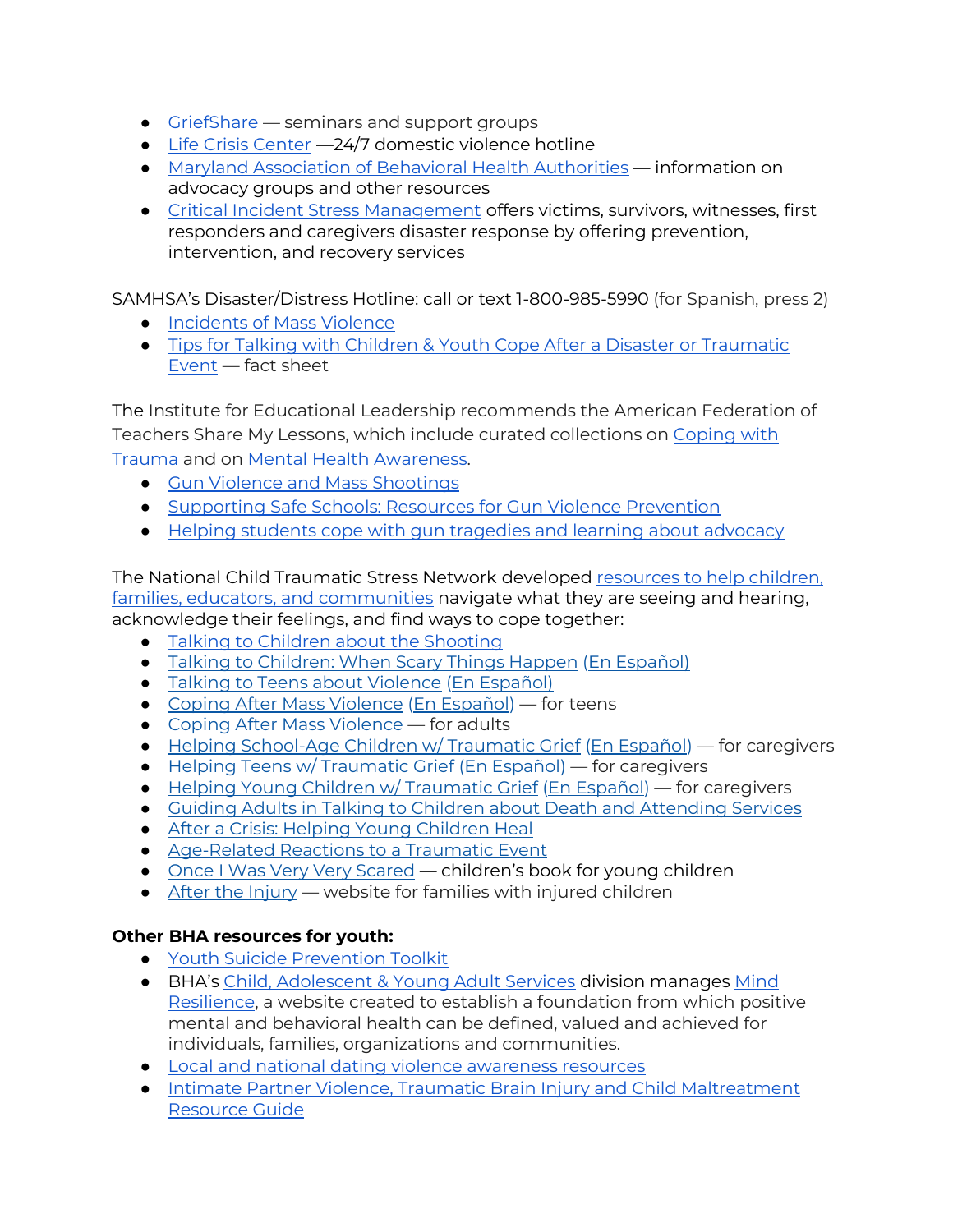# ● [Student and Young Adult Resource Guide for Coping during](https://health.maryland.gov/bha/Documents/BH%20Student%20Resource%20Guide_012021%20%281%29.pdf) COVID-19

## **Resources for professionals:**

The National Child Traumatic Stress Network has **resources for responders** on [Psychological First Aid](https://nam11.safelinks.protection.outlook.com/?url=https%3A%2F%2Furldefense.com%2Fv3%2F__https%3A%2Fwww.nctsn.org%2Fresources%2Fpsychological-first-aid-pfa-field-operations-guide-2nd-edition__%3B!!F9wkZZsI-LA!SIUd2q2njiJ43vJbtUGCEzLFZoCI14Jsv1upSAIdkNbS-wUig4YMKjsW27WviG5a6caP%24&data=05%7C01%7CKconnors%40som.umaryland.edu%7C5b13e3fa76114100ae8308da3dd021bd%7C717009a620de461a88940312a395cac9%7C0%7C0%7C637890261404283040%7CUnknown%7CTWFpbGZsb3d8eyJWIjoiMC4wLjAwMDAiLCJQIjoiV2luMzIiLCJBTiI6Ik1haWwiLCJXVCI6Mn0%3D%7C3000%7C%7C%7C&sdata=8cWTIPs9uAqjkyx8RcPP4m1xLsQ1isVhk%2FkH%2BqHVie0%3D&reserved=0) (PFA; [En Español\)](https://nam11.safelinks.protection.outlook.com/?url=https%3A%2F%2Furldefense.com%2Fv3%2F__https%3A%2Fwww.nctsn.org%2Fresources%2Fprimeros-auxilios-psicologicos-guia-de-operaciones-practicas-2da-edicion__%3B!!F9wkZZsI-LA!SIUd2q2njiJ43vJbtUGCEzLFZoCI14Jsv1upSAIdkNbS-wUig4YMKjsW27WviGtpkaxs%24&data=05%7C01%7CKconnors%40som.umaryland.edu%7C5b13e3fa76114100ae8308da3dd021bd%7C717009a620de461a88940312a395cac9%7C0%7C0%7C637890261404283040%7CUnknown%7CTWFpbGZsb3d8eyJWIjoiMC4wLjAwMDAiLCJQIjoiV2luMzIiLCJBTiI6Ik1haWwiLCJXVCI6Mn0%3D%7C3000%7C%7C%7C&sdata=RPk5JTZctZU6rYTnv3WMmYr8KrXA2TmXXN%2FEizMXmEY%3D&reserved=0). PFA is an early intervention to support children, adolescents, adults and families impacted by these types of events. [PFA](https://nam11.safelinks.protection.outlook.com/?url=https%3A%2F%2Fwww.nctsn.org%2Fresources%2Fpfa-mobile&data=05%7C01%7CKconnors%40som.umaryland.edu%7C5b13e3fa76114100ae8308da3dd021bd%7C717009a620de461a88940312a395cac9%7C0%7C0%7C637890261404283040%7CUnknown%7CTWFpbGZsb3d8eyJWIjoiMC4wLjAwMDAiLCJQIjoiV2luMzIiLCJBTiI6Ik1haWwiLCJXVCI6Mn0%3D%7C3000%7C%7C%7C&sdata=EGIDKIzPQDj0CUpcJR1DCem9zHuVzOQTlGxR5lykuIs%3D&reserved=0)  [Mobile](https://nam11.safelinks.protection.outlook.com/?url=https%3A%2F%2Fwww.nctsn.org%2Fresources%2Fpfa-mobile&data=05%7C01%7CKconnors%40som.umaryland.edu%7C5b13e3fa76114100ae8308da3dd021bd%7C717009a620de461a88940312a395cac9%7C0%7C0%7C637890261404283040%7CUnknown%7CTWFpbGZsb3d8eyJWIjoiMC4wLjAwMDAiLCJQIjoiV2luMzIiLCJBTiI6Ik1haWwiLCJXVCI6Mn0%3D%7C3000%7C%7C%7C&sdata=EGIDKIzPQDj0CUpcJR1DCem9zHuVzOQTlGxR5lykuIs%3D&reserved=0) and the [PFA Wallet Card](https://nam11.safelinks.protection.outlook.com/?url=https%3A%2F%2Furldefense.com%2Fv3%2F__https%3A%2Fwww.nctsn.org%2Fresources%2Fpsychological-first-aid-pfa-wallet-card__%3B!!F9wkZZsI-LA!SIUd2q2njiJ43vJbtUGCEzLFZoCI14Jsv1upSAIdkNbS-wUig4YMKjsW27WviLYN40Vn%24&data=05%7C01%7CKconnors%40som.umaryland.edu%7C5b13e3fa76114100ae8308da3dd021bd%7C717009a620de461a88940312a395cac9%7C0%7C0%7C637890261404283040%7CUnknown%7CTWFpbGZsb3d8eyJWIjoiMC4wLjAwMDAiLCJQIjoiV2luMzIiLCJBTiI6Ik1haWwiLCJXVCI6Mn0%3D%7C3000%7C%7C%7C&sdata=Dt7bVkcl1ap03FC2IKn8Maw32WTzcoB1Q8QkwGUYLjA%3D&reserved=0) [\(En Español\)](https://nam11.safelinks.protection.outlook.com/?url=https%3A%2F%2Furldefense.com%2Fv3%2F__https%3A%2Fwww.nctsn.org%2Fresources%2Fpsychological-first-aid-pfa-wallet-card-sp__%3B!!F9wkZZsI-LA!SIUd2q2njiJ43vJbtUGCEzLFZoCI14Jsv1upSAIdkNbS-wUig4YMKjsW27WviHEcE2bq%24&data=05%7C01%7CKconnors%40som.umaryland.edu%7C5b13e3fa76114100ae8308da3dd021bd%7C717009a620de461a88940312a395cac9%7C0%7C0%7C637890261404283040%7CUnknown%7CTWFpbGZsb3d8eyJWIjoiMC4wLjAwMDAiLCJQIjoiV2luMzIiLCJBTiI6Ik1haWwiLCJXVCI6Mn0%3D%7C3000%7C%7C%7C&sdata=Iu28FdpIUUKKP3uWLHS2jKlw3ucOzWCa1xa95qFebxg%3D&reserved=0) provide a quick reminder of the core actions. The [PFA online training](https://nam11.safelinks.protection.outlook.com/?url=https%3A%2F%2Fwww.nctsn.org%2Fresources%2Fpsychological-first-aid-pfa-online&data=05%7C01%7CKconnors%40som.umaryland.edu%7C5b13e3fa76114100ae8308da3dd021bd%7C717009a620de461a88940312a395cac9%7C0%7C0%7C637890261404283040%7CUnknown%7CTWFpbGZsb3d8eyJWIjoiMC4wLjAwMDAiLCJQIjoiV2luMzIiLCJBTiI6Ik1haWwiLCJXVCI6Mn0%3D%7C3000%7C%7C%7C&sdata=qI69lSKMh4P%2FBvKetBYE%2FwbZf4HRJH69hWkltsGZBqU%3D&reserved=0) course is also available.

Additional Psychological First Aid **resources for schools**

- [Psychological First Aid for Schools](https://nam11.safelinks.protection.outlook.com/?url=https%3A%2F%2Furldefense.com%2Fv3%2F__https%3A%2Fnam11.safelinks.protection.outlook.com%2F%3Furl%3Dhttps*3A*2F*2Furldefense.com*2Fv3*2F__https*3A*2Fnam11.safelinks.protection.outlook.com*2F*3Furl*3Dhttp*3A*2F*2Fwww.nctsn.org*2Fcontent*2Fpsychological-first-aid-schoolspfa*26data*3D04*7C01*7Cjames.henry*40wmich.edu*7C778118e4202c4e67efa608d9b44a0ee1*7C257622517aa94c72905f39bf026a8a84*7C0*7C0*7C637739052603908760*7CUnknown*7CTWFpbGZsb3d8eyJWIjoiMC4wLjAwMDAiLCJQIjoiV2luMzIiLCJBTiI6Ik1haWwiLCJXVCI6Mn0*3D*7C3000*26sdata*3DqzPtH8U74mBqWBNCU*2BHXsqi6zCw2lmBfuCJXIpVEwSQ*3D*26reserved*3D0__*3BJSUlJSUlJSUlJSUlJSUlJSUlJQ!!F9wkZZsI-LA!S0ez0EkgYcoJQqCliLyWQGcPOIQilAz-QMZ3GihleehIPx3OI_orGZ1W6zQDQfNqRFKn*24%26data%3D04*7C01*7Cjames.henry*40wmich.edu*7Cd211fee17b5e42b56c9708d9bc049985*7C257622517aa94c72905f39bf026a8a84*7C0*7C0*7C637747550359944141*7CUnknown*7CTWFpbGZsb3d8eyJWIjoiMC4wLjAwMDAiLCJQIjoiV2luMzIiLCJBTiI6Ik1haWwiLCJXVCI6Mn0*3D*7C3000%26sdata%3DZJnW1S0ziBkDC68GBYD3bmwZSLasrauLiV7YbReCf0c*3D%26reserved%3D0__%3BJSUlJSUlJSUlJSoqKioqJSUqKioqKioqKioqKiolJSoqJSUlJSUlJSUlJSUlJSUlJSU!!F9wkZZsI-LA!WLN-m7mcj34zxZ_vuGozR808BlN5tLgRjC4KShGKA5LpEZshoFC5ViPePI9l17IpUmQw%24&data=05%7C01%7CKconnors%40som.umaryland.edu%7C5b13e3fa76114100ae8308da3dd021bd%7C717009a620de461a88940312a395cac9%7C0%7C0%7C637890261404283040%7CUnknown%7CTWFpbGZsb3d8eyJWIjoiMC4wLjAwMDAiLCJQIjoiV2luMzIiLCJBTiI6Ik1haWwiLCJXVCI6Mn0%3D%7C3000%7C%7C%7C&sdata=azkj%2BImsRq9sFmDTIvjHbDN12O%2BD8LalEEf88gO8B4I%3D&reserved=0) field operations guide
- [Providing PFA-S: For Health-Related Professionals](https://nam11.safelinks.protection.outlook.com/?url=https%3A%2F%2Furldefense.com%2Fv3%2F__https%3A%2Fnam11.safelinks.protection.outlook.com%2F%3Furl%3Dhttps*3A*2F*2Furldefense.com*2Fv3*2F__https*3A*2Fnam11.safelinks.protection.outlook.com*2F*3Furl*3Dhttps*3A*2F*2Fwww.nctsn.org*2Fresources*2Fproviding-psychological-first-aid-health-related-professionals*26data*3D04*7C01*7Cjames.henry*40wmich.edu*7C778118e4202c4e67efa608d9b44a0ee1*7C257622517aa94c72905f39bf026a8a84*7C0*7C0*7C637739052603908760*7CUnknown*7CTWFpbGZsb3d8eyJWIjoiMC4wLjAwMDAiLCJQIjoiV2luMzIiLCJBTiI6Ik1haWwiLCJXVCI6Mn0*3D*7C3000*26sdata*3DXb94mLfiTsjo*2BjWn9qT6w4HeP0XxZo1HHfDnZ5PJARg*3D*26reserved*3D0__*3BJSUlJSUlJSUlJSUlJSUlJSUlJQ!!F9wkZZsI-LA!S0ez0EkgYcoJQqCliLyWQGcPOIQilAz-QMZ3GihleehIPx3OI_orGZ1W6zQDQTKAt8_p*24%26data%3D04*7C01*7Cjames.henry*40wmich.edu*7Cd211fee17b5e42b56c9708d9bc049985*7C257622517aa94c72905f39bf026a8a84*7C0*7C0*7C637747550359944141*7CUnknown*7CTWFpbGZsb3d8eyJWIjoiMC4wLjAwMDAiLCJQIjoiV2luMzIiLCJBTiI6Ik1haWwiLCJXVCI6Mn0*3D*7C3000%26sdata%3DErbDIAEleftoDIzwD67Z*2BcD6oIO3GRJWNgxEuf3nUqI*3D%26reserved%3D0__%3BJSUlJSUlJSUlJSoqKioqJSUqKioqKioqKioqKiolJSoqJSUlJSUlJSUlJSUlJSUlJSUl!!F9wkZZsI-LA!WLN-m7mcj34zxZ_vuGozR808BlN5tLgRjC4KShGKA5LpEZshoFC5ViPePI9l15gXwu7N%24&data=05%7C01%7CKconnors%40som.umaryland.edu%7C5b13e3fa76114100ae8308da3dd021bd%7C717009a620de461a88940312a395cac9%7C0%7C0%7C637890261404283040%7CUnknown%7CTWFpbGZsb3d8eyJWIjoiMC4wLjAwMDAiLCJQIjoiV2luMzIiLCJBTiI6Ik1haWwiLCJXVCI6Mn0%3D%7C3000%7C%7C%7C&sdata=%2FyvH2%2BvOdCwBXN5myWNT3Oi8RE%2BUVQmIfU3dnTixdiM%3D&reserved=0)  handout
- [Providing PFA-S: For Principals and Administrators](https://nam11.safelinks.protection.outlook.com/?url=https%3A%2F%2Furldefense.com%2Fv3%2F__https%3A%2Fnam11.safelinks.protection.outlook.com%2F%3Furl%3Dhttps*3A*2F*2Furldefense.com*2Fv3*2F__https*3A*2Fnam11.safelinks.protection.outlook.com*2F*3Furl*3Dhttps*3A*2F*2Fwww.nctsn.org*2Fresources*2Fproviding-psychological-first-aid-principals-and-administrators*26data*3D04*7C01*7Cjames.henry*40wmich.edu*7C778118e4202c4e67efa608d9b44a0ee1*7C257622517aa94c72905f39bf026a8a84*7C0*7C0*7C637739052603918719*7CUnknown*7CTWFpbGZsb3d8eyJWIjoiMC4wLjAwMDAiLCJQIjoiV2luMzIiLCJBTiI6Ik1haWwiLCJXVCI6Mn0*3D*7C3000*26sdata*3D91S0rYhwnRrweA8*2B*2Bjy9s*2FP8uvFukdtcpHlDatyaahI*3D*26reserved*3D0__*3BJSUlJSUlJSUlJSUlJSUlJSUlJSUl!!F9wkZZsI-LA!S0ez0EkgYcoJQqCliLyWQGcPOIQilAz-QMZ3GihleehIPx3OI_orGZ1W6zQDQbmHGbQh*24%26data%3D04*7C01*7Cjames.henry*40wmich.edu*7Cd211fee17b5e42b56c9708d9bc049985*7C257622517aa94c72905f39bf026a8a84*7C0*7C0*7C637747550359944141*7CUnknown*7CTWFpbGZsb3d8eyJWIjoiMC4wLjAwMDAiLCJQIjoiV2luMzIiLCJBTiI6Ik1haWwiLCJXVCI6Mn0*3D*7C3000%26sdata%3DX2sZUiDuRiI5w6Iw9x40MbjnuSMQESyfBB4vz1hJcSY*3D%26reserved%3D0__%3BJSUlJSUlJSUlJSoqKioqJSUqKioqKioqKioqKiolJSoqKiolJSUlJSUlJSUlJSUlJSUlJQ!!F9wkZZsI-LA!WLN-m7mcj34zxZ_vuGozR808BlN5tLgRjC4KShGKA5LpEZshoFC5ViPePI9l1_LwA0fb%24&data=05%7C01%7CKconnors%40som.umaryland.edu%7C5b13e3fa76114100ae8308da3dd021bd%7C717009a620de461a88940312a395cac9%7C0%7C0%7C637890261404283040%7CUnknown%7CTWFpbGZsb3d8eyJWIjoiMC4wLjAwMDAiLCJQIjoiV2luMzIiLCJBTiI6Ik1haWwiLCJXVCI6Mn0%3D%7C3000%7C%7C%7C&sdata=uafLbRuomHGEyRy1IdJHiuqqMAFV3pkZBc5gNpxyVcA%3D&reserved=0) handout
- [Providing PFA-S: For School Support Staff](https://nam11.safelinks.protection.outlook.com/?url=https%3A%2F%2Furldefense.com%2Fv3%2F__https%3A%2Fnam11.safelinks.protection.outlook.com%2F%3Furl%3Dhttps*3A*2F*2Furldefense.com*2Fv3*2F__https*3A*2Fnam11.safelinks.protection.outlook.com*2F*3Furl*3Dhttps*3A*2F*2Fwww.nctsn.org*2Fresources*2Fproviding-psychological-first-aid-support-staff*26data*3D04*7C01*7Cjames.henry*40wmich.edu*7C778118e4202c4e67efa608d9b44a0ee1*7C257622517aa94c72905f39bf026a8a84*7C0*7C0*7C637739052603928673*7CUnknown*7CTWFpbGZsb3d8eyJWIjoiMC4wLjAwMDAiLCJQIjoiV2luMzIiLCJBTiI6Ik1haWwiLCJXVCI6Mn0*3D*7C3000*26sdata*3DFkjggCfxFvBHkgTR3w*2FInBCpC2FMJwCsKkm*2BvF6p8mE*3D*26reserved*3D0__*3BJSUlJSUlJSUlJSUlJSUlJSUlJSU!!F9wkZZsI-LA!S0ez0EkgYcoJQqCliLyWQGcPOIQilAz-QMZ3GihleehIPx3OI_orGZ1W6zQDQSQowxwT*24%26data%3D04*7C01*7Cjames.henry*40wmich.edu*7Cd211fee17b5e42b56c9708d9bc049985*7C257622517aa94c72905f39bf026a8a84*7C0*7C0*7C637747550359944141*7CUnknown*7CTWFpbGZsb3d8eyJWIjoiMC4wLjAwMDAiLCJQIjoiV2luMzIiLCJBTiI6Ik1haWwiLCJXVCI6Mn0*3D*7C3000%26sdata%3DDLEQtTUItpmnwU1nz85Z5plV*2Fy0zNDAVNFACBHXp0x0*3D%26reserved%3D0__%3BJSUlJSUlJSUlJSoqKioqJSUqKioqKioqKioqKiolJSoqKiUlJSUlJSUlJSUlJSUlJSUlJQ!!F9wkZZsI-LA!WLN-m7mcj34zxZ_vuGozR808BlN5tLgRjC4KShGKA5LpEZshoFC5ViPePI9l13eTJsuR%24&data=05%7C01%7CKconnors%40som.umaryland.edu%7C5b13e3fa76114100ae8308da3dd021bd%7C717009a620de461a88940312a395cac9%7C0%7C0%7C637890261404283040%7CUnknown%7CTWFpbGZsb3d8eyJWIjoiMC4wLjAwMDAiLCJQIjoiV2luMzIiLCJBTiI6Ik1haWwiLCJXVCI6Mn0%3D%7C3000%7C%7C%7C&sdata=IH0XJts3wdvKrzCSeHD8aaiQUHT16MyBXhW20HGv90Y%3D&reserved=0)  handout
- [Providing PFA-S: For Teachers](https://nam11.safelinks.protection.outlook.com/?url=https%3A%2F%2Furldefense.com%2Fv3%2F__https%3A%2Fnam11.safelinks.protection.outlook.com%2F%3Furl%3Dhttps*3A*2F*2Furldefense.com*2Fv3*2F__https*3A*2Fnam11.safelinks.protection.outlook.com*2F*3Furl*3Dhttps*3A*2F*2Fwww.nctsn.org*2Fresources*2Fproviding-psychological-first-aid-teachers*26data*3D04*7C01*7Cjames.henry*40wmich.edu*7C778118e4202c4e67efa608d9b44a0ee1*7C257622517aa94c72905f39bf026a8a84*7C0*7C0*7C637739052603928673*7CUnknown*7CTWFpbGZsb3d8eyJWIjoiMC4wLjAwMDAiLCJQIjoiV2luMzIiLCJBTiI6Ik1haWwiLCJXVCI6Mn0*3D*7C3000*26sdata*3D0BsljnmD5p3MoIveW126DL*2FlPNo5GMexrWZLH*2FPctm8*3D*26reserved*3D0__*3BJSUlJSUlJSUlJSUlJSUlJSUlJSU!!F9wkZZsI-LA!S0ez0EkgYcoJQqCliLyWQGcPOIQilAz-QMZ3GihleehIPx3OI_orGZ1W6zQDQWzGUJQL*24%26data%3D04*7C01*7Cjames.henry*40wmich.edu*7Cd211fee17b5e42b56c9708d9bc049985*7C257622517aa94c72905f39bf026a8a84*7C0*7C0*7C637747550359944141*7CUnknown*7CTWFpbGZsb3d8eyJWIjoiMC4wLjAwMDAiLCJQIjoiV2luMzIiLCJBTiI6Ik1haWwiLCJXVCI6Mn0*3D*7C3000%26sdata%3D5Z7iGV2DtfswZjEi7RGkIUgchUgtLpIp6T46FPFI8yA*3D%26reserved%3D0__%3BJSUlJSUlJSUlJSoqKioqJSUqKioqKioqKioqKiolJSoqKiUlJSUlJSUlJSUlJSUlJSUl!!F9wkZZsI-LA!WLN-m7mcj34zxZ_vuGozR808BlN5tLgRjC4KShGKA5LpEZshoFC5ViPePI9l16UVQ7yl%24&data=05%7C01%7CKconnors%40som.umaryland.edu%7C5b13e3fa76114100ae8308da3dd021bd%7C717009a620de461a88940312a395cac9%7C0%7C0%7C637890261404283040%7CUnknown%7CTWFpbGZsb3d8eyJWIjoiMC4wLjAwMDAiLCJQIjoiV2luMzIiLCJBTiI6Ik1haWwiLCJXVCI6Mn0%3D%7C3000%7C%7C%7C&sdata=at9SeJ2CnQfRnBwCrdipjhTcpzcVHGvwnKR7hxDWNEI%3D&reserved=0) handout

The National Mass Violence and Victimization Resource Center

- [Transcend](https://nam11.safelinks.protection.outlook.com/?url=https%3A%2F%2Fapps.apple.com%2Fus%2Fapp%2Ftranscend-nmvc%2Fid1504741131&data=05%7C01%7CKconnors%40som.umaryland.edu%7C5b13e3fa76114100ae8308da3dd021bd%7C717009a620de461a88940312a395cac9%7C0%7C0%7C637890261404283040%7CUnknown%7CTWFpbGZsb3d8eyJWIjoiMC4wLjAwMDAiLCJQIjoiV2luMzIiLCJBTiI6Ik1haWwiLCJXVCI6Mn0%3D%7C3000%7C%7C%7C&sdata=1AdTCw%2BtU9Evm9zkxt9KGKTrMU%2FSpM41szwt%2FAZ5LMQ%3D&reserved=0) mobile app to assist with recovery after mass violence
- [Rebuild your Community: Resources for Community Leaders](https://nam11.safelinks.protection.outlook.com/?url=https%3A%2F%2Fwww.nmvvrc.org%2Fcommunity-leaders%2Frebuild-your-community%2F&data=05%7C01%7CKconnors%40som.umaryland.edu%7C5b13e3fa76114100ae8308da3dd021bd%7C717009a620de461a88940312a395cac9%7C0%7C0%7C637890261404283040%7CUnknown%7CTWFpbGZsb3d8eyJWIjoiMC4wLjAwMDAiLCJQIjoiV2luMzIiLCJBTiI6Ik1haWwiLCJXVCI6Mn0%3D%7C3000%7C%7C%7C&sdata=XEm9sj7iDxi5tW8y1UiDrW5JdobP%2FeNy9R8qcElvtO4%3D&reserved=0)
- [Timeline of Activities to Promote Mental Health Recovery](https://nam11.safelinks.protection.outlook.com/?url=https%3A%2F%2Fwww.nmvvrc.org%2Fmedia%2F1jlfjdl1%2Ftipsheet26.pdf&data=05%7C01%7CKconnors%40som.umaryland.edu%7C5b13e3fa76114100ae8308da3dd021bd%7C717009a620de461a88940312a395cac9%7C0%7C0%7C637890261404283040%7CUnknown%7CTWFpbGZsb3d8eyJWIjoiMC4wLjAwMDAiLCJQIjoiV2luMzIiLCJBTiI6Ik1haWwiLCJXVCI6Mn0%3D%7C3000%7C%7C%7C&sdata=GwkPQBQ2bk9tiMlET9MmXg%2FmgqcrTFte4iUAkVGFwjo%3D&reserved=0)
- [Self-Help: Resources for Survivors](https://nam11.safelinks.protection.outlook.com/?url=https%3A%2F%2Fwww.nmvvrc.org%2Fsurvivors%2Fself-help%2F&data=05%7C01%7CKconnors%40som.umaryland.edu%7C5b13e3fa76114100ae8308da3dd021bd%7C717009a620de461a88940312a395cac9%7C0%7C0%7C637890261404283040%7CUnknown%7CTWFpbGZsb3d8eyJWIjoiMC4wLjAwMDAiLCJQIjoiV2luMzIiLCJBTiI6Ik1haWwiLCJXVCI6Mn0%3D%7C3000%7C%7C%7C&sdata=aMp9dBvM%2BAECqLjJoOOAGeSQlnAGBLRInoROb02G9k0%3D&reserved=0)
- [E-learning Courses: Trainings for Clinicians](https://nam11.safelinks.protection.outlook.com/?url=https%3A%2F%2Fwww.nmvvrc.org%2Fvaps-clinicians%2Fonline-clinical-trainings%2F&data=05%7C01%7CKconnors%40som.umaryland.edu%7C5b13e3fa76114100ae8308da3dd021bd%7C717009a620de461a88940312a395cac9%7C0%7C0%7C637890261404283040%7CUnknown%7CTWFpbGZsb3d8eyJWIjoiMC4wLjAwMDAiLCJQIjoiV2luMzIiLCJBTiI6Ik1haWwiLCJXVCI6Mn0%3D%7C3000%7C%7C%7C&sdata=PY8U%2BkXL2GN%2BPQV85UgFUP5bGj8siatRkqOt9D1%2F1KU%3D&reserved=0)
- [Resources for Victim Assistance Professionals](https://nam11.safelinks.protection.outlook.com/?url=https%3A%2F%2Fwww.nmvvrc.org%2Fvaps-clinicians%2Fvap-resources%2F&data=05%7C01%7CKconnors%40som.umaryland.edu%7C5b13e3fa76114100ae8308da3dd021bd%7C717009a620de461a88940312a395cac9%7C0%7C0%7C637890261404283040%7CUnknown%7CTWFpbGZsb3d8eyJWIjoiMC4wLjAwMDAiLCJQIjoiV2luMzIiLCJBTiI6Ik1haWwiLCJXVCI6Mn0%3D%7C3000%7C%7C%7C&sdata=hChbfFJyb6BMTiRPK%2FFAAhConX%2BMnKnPjKpQwMzJTAE%3D&reserved=0)

The Center for the Study of Traumatic Stress at the Uniformed Services University

- [Grief Leadership: Leadership in the Wake of Tragedy](https://nam11.safelinks.protection.outlook.com/?url=https%3A%2F%2Furldefense.proofpoint.com%2Fv2%2Furl%3Fu%3Dhttps-3A__www.cstsonline.org_resources_resource-2Dmaster-2Dlist_grief-2Dleadership-2Dleadership-2Din-2Dthe-2Dwake-2Dof-2Dtragedy%26d%3DDwMFAg%26c%3DUXmaowRpu5bLSLEQRunJ2z-YIUZuUoa9Rw_x449Hd_Y%26r%3DhzomOGg2G27ZjuZegYWWfu4EgrpiGCT_JunBM07Lj7Q%26m%3DvyKoXFUQ-CzUQsUEsU_VwEifMStVNuB6XZZtDuIDrTY%26s%3DRbSqdJyXqroRvSJKxOf59YYDc9k4Yy0axZxAPiwA7nA%26e%3D&data=05%7C01%7CKconnors%40som.umaryland.edu%7C5b13e3fa76114100ae8308da3dd021bd%7C717009a620de461a88940312a395cac9%7C0%7C0%7C637890261404283040%7CUnknown%7CTWFpbGZsb3d8eyJWIjoiMC4wLjAwMDAiLCJQIjoiV2luMzIiLCJBTiI6Ik1haWwiLCJXVCI6Mn0%3D%7C3000%7C%7C%7C&sdata=WS6OwNf0lQeyE4SQHyGc%2FpfZATu0P8fNi9LcSPc0h%2Bg%3D&reserved=0)
- [Leadership Communication: Anticipating & Responding to Stressful Events](https://nam11.safelinks.protection.outlook.com/?url=https%3A%2F%2Furldefense.proofpoint.com%2Fv2%2Furl%3Fu%3Dhttps-3A__www.cstsonline.org_resources_resource-2Dmaster-2Dlist_leadership-2Dcommunication-2Danticipating-2Dresponding-2Dstressful-2Devents%26d%3DDwMFAg%26c%3DUXmaowRpu5bLSLEQRunJ2z-YIUZuUoa9Rw_x449Hd_Y%26r%3DhzomOGg2G27ZjuZegYWWfu4EgrpiGCT_JunBM07Lj7Q%26m%3DvyKoXFUQ-CzUQsUEsU_VwEifMStVNuB6XZZtDuIDrTY%26s%3DWQKWD_L8vzJrePqX6pFtKIMyAjgY-Pk2V33wk8OnzrQ%26e%3D&data=05%7C01%7CKconnors%40som.umaryland.edu%7C5b13e3fa76114100ae8308da3dd021bd%7C717009a620de461a88940312a395cac9%7C0%7C0%7C637890261404283040%7CUnknown%7CTWFpbGZsb3d8eyJWIjoiMC4wLjAwMDAiLCJQIjoiV2luMzIiLCJBTiI6Ik1haWwiLCJXVCI6Mn0%3D%7C3000%7C%7C%7C&sdata=22%2FCWOi3hyzD17gjRVa1PEnVFDCAN42OW7SdAtVBHTE%3D&reserved=0)
- [Coping with Stress Following a Mass Shooting](https://nam11.safelinks.protection.outlook.com/?url=https%3A%2F%2Fwww.cstsonline.org%2Fassets%2Fmedia%2Fdocuments%2FCSTS_FS_Coping_with_Stress_Following_Mass_Shooting.pdf&data=05%7C01%7CKconnors%40som.umaryland.edu%7C5b13e3fa76114100ae8308da3dd021bd%7C717009a620de461a88940312a395cac9%7C0%7C0%7C637890261404283040%7CUnknown%7CTWFpbGZsb3d8eyJWIjoiMC4wLjAwMDAiLCJQIjoiV2luMzIiLCJBTiI6Ik1haWwiLCJXVCI6Mn0%3D%7C3000%7C%7C%7C&sdata=s7ipdqUjcaNSeyJb3sutgfBtsHmukW%2BLWSavHDnF1Jw%3D&reserved=0)

The American Counseling Association

- [Disaster and Trauma Responses of Children \(PDF\)](https://www.counseling.org/docs/default-source/trauma-disaster/fact-sheet-3-disaster-and-trauma-responses-of-children.pdf?sfvrsn=42824e2c_4)
- [Disaster and Trauma Effects on Parents \(PDF\)](https://www.counseling.org/docs/trauma-disaster/fact-sheet-4---disaster-and-trauma-effects-on-parents.pdf?sfvrsn=4470062a_2)
- [Helping Survivors with Stress Management Skills \(PDF\)](https://www.counseling.org/docs/trauma-disaster/fact-sheet-13---helping-survivors-with-stress-management-skills.pdf?sfvrsn=625b433a_2)

The National Child Traumatic Stress Network

- [Helping Youth After a Community Trauma](https://nam11.safelinks.protection.outlook.com/?url=https%3A%2F%2Furldefense.com%2Fv3%2F__https%3A%2Fnam11.safelinks.protection.outlook.com%2F%3Furl%3Dhttps*3A*2F*2Furldefense.com*2Fv3*2F__https*3A*2Fnam11.safelinks.protection.outlook.com*2F*3Furl*3Dhttps*3A*2F*2Fwww.nctsn.org*2Fresources*2Fhelping-youth-after-community-trauma-tips-educators*26data*3D04*7C01*7Cjames.henry*40wmich.edu*7C778118e4202c4e67efa608d9b44a0ee1*7C257622517aa94c72905f39bf026a8a84*7C0*7C0*7C637739052603858978*7CUnknown*7CTWFpbGZsb3d8eyJWIjoiMC4wLjAwMDAiLCJQIjoiV2luMzIiLCJBTiI6Ik1haWwiLCJXVCI6Mn0*3D*7C3000*26sdata*3DmNcltU1dL1XaakucVA2*2BWj*2FiQiT5rfjld75ihNKTB14*3D*26reserved*3D0__*3BJSUlJSUlJSUlJSUlJSUlJSUlJSU!!F9wkZZsI-LA!S0ez0EkgYcoJQqCliLyWQGcPOIQilAz-QMZ3GihleehIPx3OI_orGZ1W6zQDQXBozk_E*24%26data%3D04*7C01*7Cjames.henry*40wmich.edu*7Cd211fee17b5e42b56c9708d9bc049985*7C257622517aa94c72905f39bf026a8a84*7C0*7C0*7C637747550359944141*7CUnknown*7CTWFpbGZsb3d8eyJWIjoiMC4wLjAwMDAiLCJQIjoiV2luMzIiLCJBTiI6Ik1haWwiLCJXVCI6Mn0*3D*7C3000%26sdata%3D2SZws6ZNQM49f5gLRYe30Xq7A6sDnTlWKdcHPwNivpo*3D%26reserved%3D0__%3BJSUlJSUlJSUlJSoqKioqJSUqKioqKioqKioqKiolJSoqKiUlJSUlJSUlJSUlJSUlJSUl!!F9wkZZsI-LA!WLN-m7mcj34zxZ_vuGozR808BlN5tLgRjC4KShGKA5LpEZshoFC5ViPePI9l1we2zQhv%24&data=05%7C01%7CKconnors%40som.umaryland.edu%7C5b13e3fa76114100ae8308da3dd021bd%7C717009a620de461a88940312a395cac9%7C0%7C0%7C637890261404126900%7CUnknown%7CTWFpbGZsb3d8eyJWIjoiMC4wLjAwMDAiLCJQIjoiV2luMzIiLCJBTiI6Ik1haWwiLCJXVCI6Mn0%3D%7C3000%7C%7C%7C&sdata=OPJM2KYMIr01%2FTrktxHSpPjxTLkznw3z4i5rFYGcoBo%3D&reserved=0) [\(En Español\)](https://nam11.safelinks.protection.outlook.com/?url=https%3A%2F%2Fwww.nctsn.org%2Fresources%2Fhelping-youth-after-community-trauma-tips-educators-sp&data=05%7C01%7CKconnors%40som.umaryland.edu%7C5b13e3fa76114100ae8308da3dd021bd%7C717009a620de461a88940312a395cac9%7C0%7C0%7C637890261404126900%7CUnknown%7CTWFpbGZsb3d8eyJWIjoiMC4wLjAwMDAiLCJQIjoiV2luMzIiLCJBTiI6Ik1haWwiLCJXVCI6Mn0%3D%7C3000%7C%7C%7C&sdata=R0J1jtUAJLXOaC%2F0OcGka9JED7mJ7Yk%2BiX1RYFyrLmY%3D&reserved=0) for educators
- **•** [Tips for Talking to Students about Violence](https://nam11.safelinks.protection.outlook.com/?url=https%3A%2F%2Fdrive.google.com%2Ffile%2Fd%2F1DO7aqM23ad4Q5wWZyHR1ghFscQtWdALZ%2Fview&data=05%7C01%7CKconnors%40som.umaryland.edu%7C5b13e3fa76114100ae8308da3dd021bd%7C717009a620de461a88940312a395cac9%7C0%7C0%7C637890261404126900%7CUnknown%7CTWFpbGZsb3d8eyJWIjoiMC4wLjAwMDAiLCJQIjoiV2luMzIiLCJBTiI6Ik1haWwiLCJXVCI6Mn0%3D%7C3000%7C%7C%7C&sdata=svqSa5JNnvsJtVivTur5EJ4GQyH7Zicgy%2F9qhvoFtkw%3D&reserved=0) for educators
- [Health Care Toolbox](https://nam11.safelinks.protection.outlook.com/?url=https%3A%2F%2Furldefense.com%2Fv3%2F__https%3A%2Fnam11.safelinks.protection.outlook.com%2F%3Furl%3Dhttps*3A*2F*2Furldefense.com*2Fv3*2F__https*3A*2Fnam11.safelinks.protection.outlook.com*2F*3Furl*3Dhttps*3A*2F*2Furldefense.proofpoint.com*2Fv2*2Furl*3Fu*3Dhttps-3A__www.healthcaretoolbox.org_*26d*3DDwMFAg*26c*3DUXmaowRpu5bLSLEQRunJ2z-YIUZuUoa9Rw_x449Hd_Y*26r*3DhzomOGg2G27ZjuZegYWWfu4EgrpiGCT_JunBM07Lj7Q*26m*3DvyKoXFUQ-CzUQsUEsU_VwEifMStVNuB6XZZtDuIDrTY*26s*3DTo4qpM_pSNMYr-2Wu8Yq6yEKrS7FOZCM4Pxiq5SgFuM*26e*3D*26data*3D04*7C01*7Cjames.henry*40wmich.edu*7C778118e4202c4e67efa608d9b44a0ee1*7C257622517aa94c72905f39bf026a8a84*7C0*7C0*7C637739052603888848*7CUnknown*7CTWFpbGZsb3d8eyJWIjoiMC4wLjAwMDAiLCJQIjoiV2luMzIiLCJBTiI6Ik1haWwiLCJXVCI6Mn0*3D*7C3000*26sdata*3DcrKZkT*2F9xlBsfqipiaAAAT6h6ETKg8LZGnngZQtQWck*3D*26reserved*3D0__*3BJSUlJSUlJSUlJSUlJSUlJSUlJSUlJSUlJSUlJSUlJSUl!!F9wkZZsI-LA!S0ez0EkgYcoJQqCliLyWQGcPOIQilAz-QMZ3GihleehIPx3OI_orGZ1W6zQDQVeOEJCl*24%26data%3D04*7C01*7Cjames.henry*40wmich.edu*7Cd211fee17b5e42b56c9708d9bc049985*7C257622517aa94c72905f39bf026a8a84*7C0*7C0*7C637747550359944141*7CUnknown*7CTWFpbGZsb3d8eyJWIjoiMC4wLjAwMDAiLCJQIjoiV2luMzIiLCJBTiI6Ik1haWwiLCJXVCI6Mn0*3D*7C3000%26sdata%3DwAETX0H4b3mVzpMM5Dl109Y5j8CFpVNKG*2FKPGl2Yqtw*3D%26reserved%3D0__%3BJSUlJSUlJSUlJSoqKioqKioqKioqKioqKioqKiolJSoqKioqKioqKioqKiUlKiolJSUlJSUlJSUlJSUlJSUlJSU!!F9wkZZsI-LA!WLN-m7mcj34zxZ_vuGozR808BlN5tLgRjC4KShGKA5LpEZshoFC5ViPePI9l13B9jNuo%24&data=05%7C01%7CKconnors%40som.umaryland.edu%7C5b13e3fa76114100ae8308da3dd021bd%7C717009a620de461a88940312a395cac9%7C0%7C0%7C637890261404283040%7CUnknown%7CTWFpbGZsb3d8eyJWIjoiMC4wLjAwMDAiLCJQIjoiV2luMzIiLCJBTiI6Ik1haWwiLCJXVCI6Mn0%3D%7C3000%7C%7C%7C&sdata=JhiqjBEDa1Jx%2Ba%2FqeC96qsv3yTbHiBeMYyTql0AD25s%3D&reserved=0) website for pediatric health providers working with injured children
- [Pause-Reset-Nourish to Promote Wellbeing](https://nam11.safelinks.protection.outlook.com/?url=https%3A%2F%2Fwww.nctsn.org%2Fresources%2Fpause-reset-nourish-to-promote-wellbeing-use-as-needed-to-care-for-your-wellness&data=05%7C01%7CKconnors%40som.umaryland.edu%7C5b13e3fa76114100ae8308da3dd021bd%7C717009a620de461a88940312a395cac9%7C0%7C0%7C637890261404283040%7CUnknown%7CTWFpbGZsb3d8eyJWIjoiMC4wLjAwMDAiLCJQIjoiV2luMzIiLCJBTiI6Ik1haWwiLCJXVCI6Mn0%3D%7C3000%7C%7C%7C&sdata=6y4GX5yASn8KXNxATioFV6Ct48ji%2BA2bauRpNpHDfTg%3D&reserved=0) [\(En Español\)](https://nam11.safelinks.protection.outlook.com/?url=https%3A%2F%2Fwww.nctsn.org%2Fresources%2Fprn-to-promote-wellbeing-as-needed-to-care-for-your-wellness-sp&data=05%7C01%7CKconnors%40som.umaryland.edu%7C5b13e3fa76114100ae8308da3dd021bd%7C717009a620de461a88940312a395cac9%7C0%7C0%7C637890261404283040%7CUnknown%7CTWFpbGZsb3d8eyJWIjoiMC4wLjAwMDAiLCJQIjoiV2luMzIiLCJBTiI6Ik1haWwiLCJXVCI6Mn0%3D%7C3000%7C%7C%7C&sdata=UYQUF1%2BwgdgxfC0OtVFSKDFjdAZ6SOL7peWOSA773Pk%3D&reserved=0) for responders

Center for Disease Control and Prevention:

- [Helping Children Cope With a Disaster](https://blogs.cdc.gov/publichealthmatters/2013/09/helping-children-cope-with-a-disaster/)
- [Helping Children Cope During & After a Disaster](https://www.cdc.gov/childrenindisasters/pdf/children-coping-factsheet-508.pdf)
- [Helping Children Cope with Emergencies](https://www.cdc.gov/childrenindisasters/helping-children-cope.html)